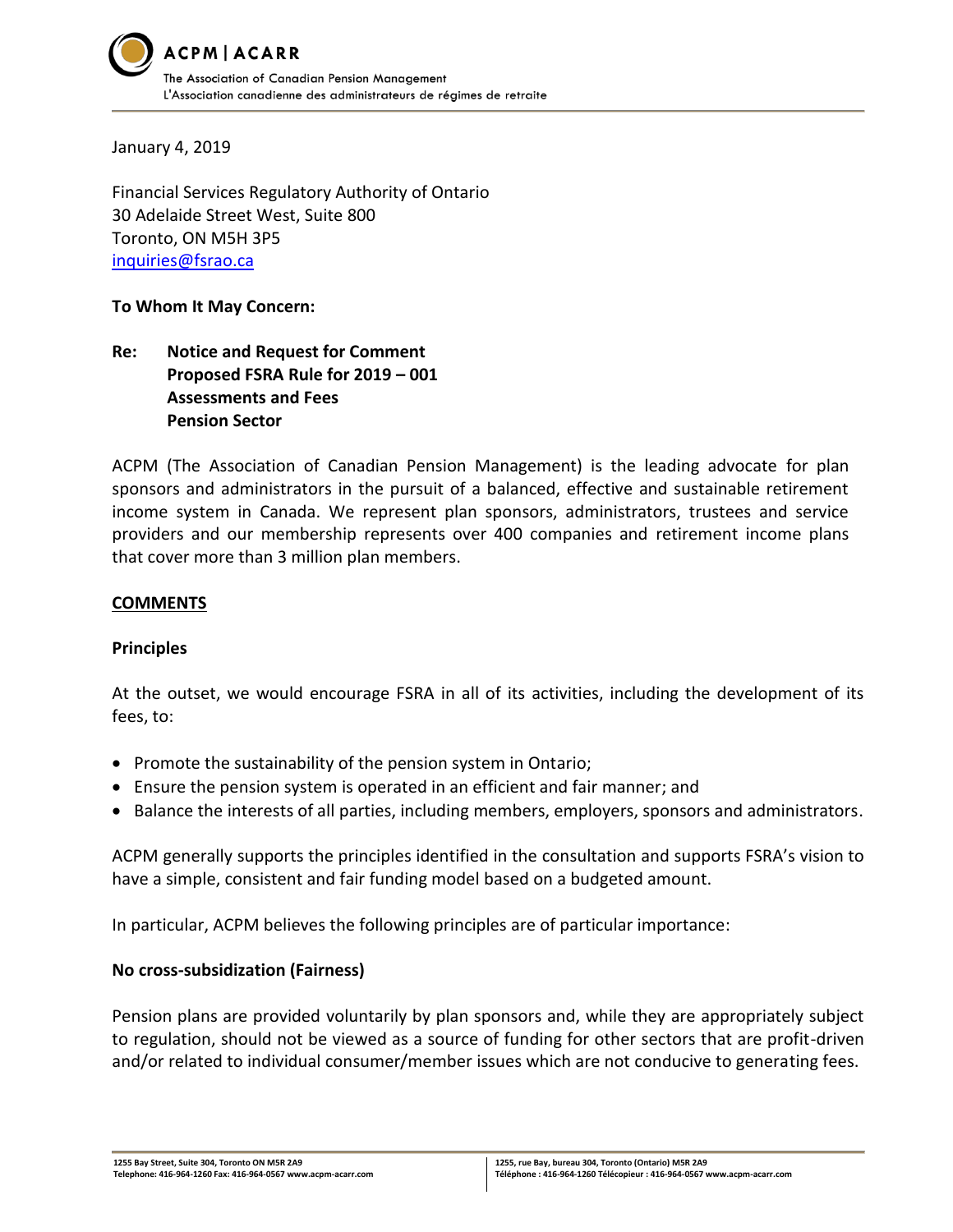# **Transparency**

Given the large increase in fees some plans, particularly large plans, will experience, it will be critical for FSRA to collect and share data that supports and justifies either the existing fee structure or proposed alterations to the fee structure in the future.

#### **Sustainability of the pension sector**

Fees should not discourage the creation and maintenance of pension plans by employers and plan sponsors.

### **Proportionality**

It is important that the principle of fees being proportionate to regulatory activity be based on FSRA's actual experience as it moves forward. Data collection will be important for this purpose as well.

### **Predictability**

It is important to remember that plans need predictability in order to maintain prudent funding policies and substantial fee increases can affect the ability to do so. To the extent required, increases should be incremental.

#### **Transparency and accountability**

In addition to disclosing estimates and allocation of costs to maintain the confidence of the pension sector, it will also be important for FSRA to collect data based on actual FSRA experience and share the methodology behind the fee calculations that used this data.

### **We have elaborated on several of the principles below.**

#### **Simplicity**

We support the simplicity of a single per-member fee, which we understand would include surviving spouses. However, as proposed, there is some uncertainty under the fee rule as to the treatment of other types of plan beneficiaries, such as:

- Suspended members, i.e., members who no longer accrue a benefit under the plan but are not considered to be terminated, due to sale of a business (section 80) or successor plan (section 81) rules;
- Designated beneficiaries who are receiving guarantee period payments.

*Clarification of the use of the term "member" and whether it includes surviving spouses, suspended members, and beneficiaries receiving guarantee period payments, i.e., anyone entitled to a current benefit under the pension plan is encouraged.*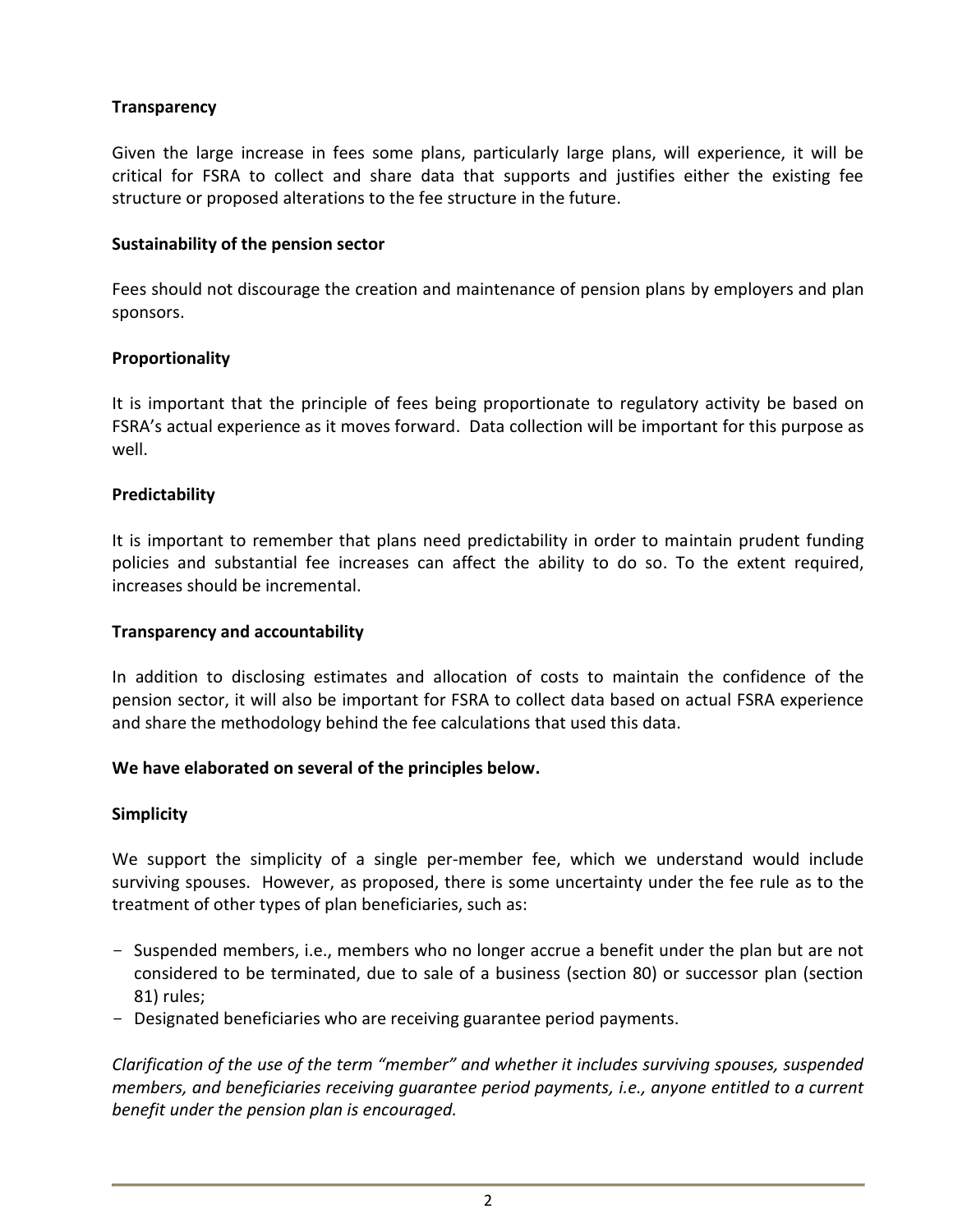# **Predictability**

The budgeting process needs to keep the end user, i.e., the regulated plans, in mind. While it is understood that there needs to be some flexibility, increases in fees could serve to further discourage sponsors from offering defined benefit plans or encourage FSRA not to budget carefully. On the other hand, a fixed fee might result in the same service as is currently being given by FSCO, contrary to the general industry support for transformation and increased service levels under the new regulator. *As such, we encourage FSRA to develop a mechanism to limit the size of budgetary increases each year that would result in fee increases and ensure that any increases are scaled proportionately to need.*

### **Transparency and Accountability**

Many plans will experience significant fee increases under the proposed fee rule. While there is some support within the industry for paying higher fees for better service, *we would encourage mandatory review of the rule at regular intervals of three to five years, once sufficient data has been collected to support the allocation of the regulatory burden amongst plans of different sizes and types in the context of the activities undertaken by FSRA and its actual experience.*

*We also strongly encourage FSRA to establish service standards*, including timelines for reviews and processing activity, to further ensure accountability to the industry and show that the fees being charged are commensurate with the regulatory activity.

Other components of the proposed fee rule for which transparency will be critical are:

- Increase in the minimum annual fee to \$750. We support the concept of there being a minimum amount of regulatory effort associated with regulating any pension plan, regardless of size or type. However, this is another component where data collection to support the amount of the minimum fee is desired.
- Elimination of the Maximum Fee Cap. This element of the proposed fee rule impacts the largest plans significantly, whether measured as a percentage increase or by absolute dollar value. While the largest plans have differing reactions to the increase, ACPM members were generally of the view that supporting the size of the fee through data and actual FSRA experience will be of importance going forward.
- Tiering. This feature of the proposed fee rule is not objectionable, but, at the moment, there is no data to support the various tiers. We strongly encourage FSRA to collect data to either support the way the tiers have been developed or to support adjustments to those tiers.